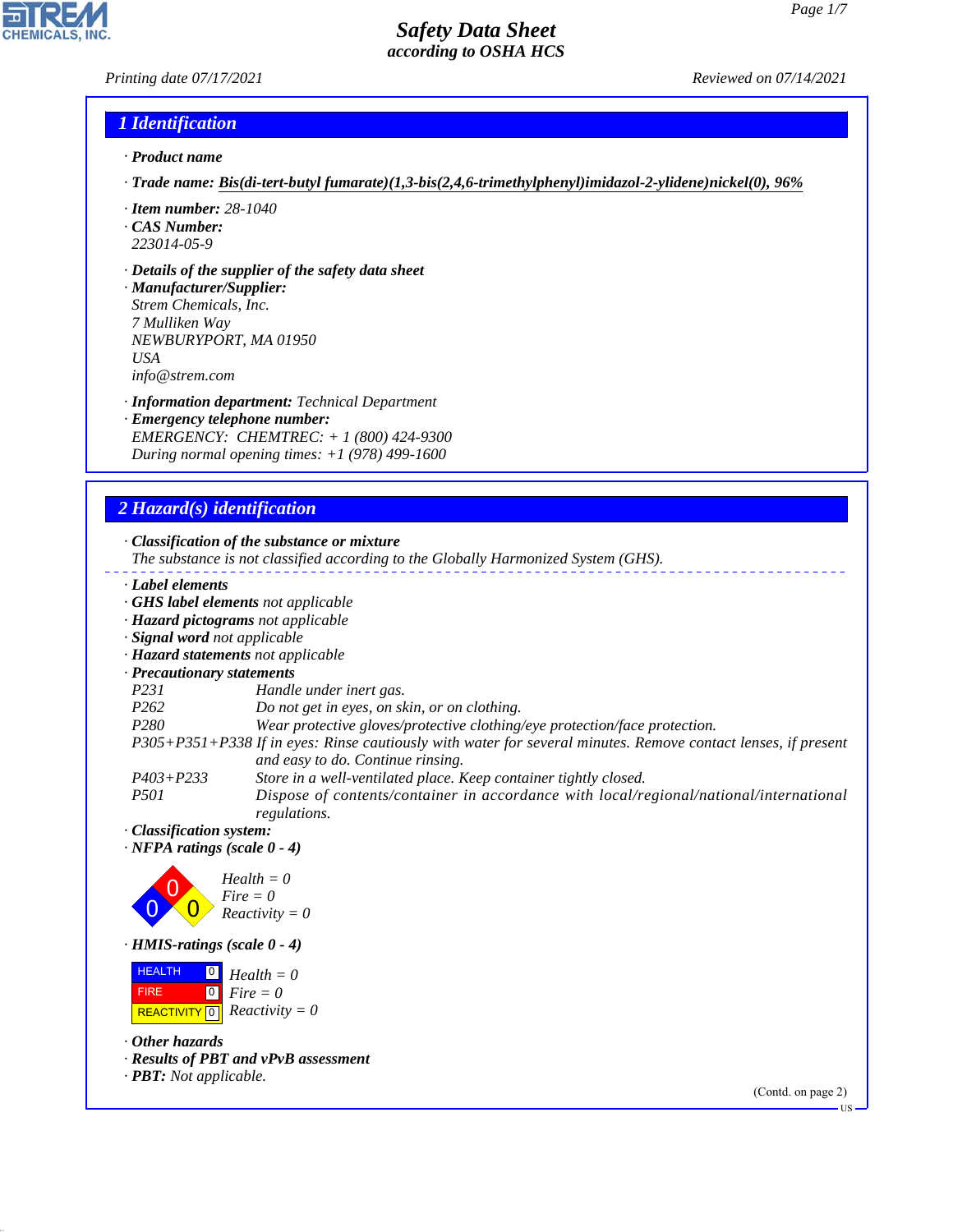*Printing date 07/17/2021 Reviewed on 07/14/2021*

*Trade name: Bis(di-tert-butyl fumarate)(1,3-bis(2,4,6-trimethylphenyl)imidazol-2-ylidene)nickel(0), 96%*

(Contd. of page 1)

*· vPvB: Not applicable.*

#### *3 Composition/information on ingredients*

*· Chemical characterization: Substances*

*· CAS No. Description*

*223014-05-9 Bis(di-tert-butyl fumarate)(1,3-bis(2,4,6-trimethylphenyl) imidazol-2-ylidene)nickel(0)*

#### *4 First-aid measures*

#### *· Description of first aid measures*

- *· General information: No special measures required.*
- *· After inhalation: Supply fresh air; consult doctor in case of complaints.*
- *· After skin contact: Generally the product does not irritate the skin.*
- *· After eye contact: Rinse opened eye for several minutes under running water. Then consult a doctor.*
- *· After swallowing: If symptoms persist consult doctor.*
- *· Information for doctor:*
- *· Most important symptoms and effects, both acute and delayed No further relevant information available.*
- *· Indication of any immediate medical attention and special treatment needed*
- *No further relevant information available.*

#### *5 Fire-fighting measures*

- *· Extinguishing media*
- *· Suitable extinguishing agents: Use fire fighting measures that suit the environment.*
- *· Special hazards arising from the substance or mixture No further relevant information available.*
- *· Advice for firefighters*
- *· Protective equipment: No special measures required.*

#### *6 Accidental release measures*

- *· Personal precautions, protective equipment and emergency procedures Not required.*
- *· Environmental precautions: Do not allow to enter sewers/ surface or ground water.*
- *· Methods and material for containment and cleaning up:*

*Dispose contaminated material as waste according to item 13.*

- *· Reference to other sections*
- *See Section 7 for information on safe handling.*
- *See Section 8 for information on personal protection equipment.*
- *See Section 13 for disposal information.*
- *· Protective Action Criteria for Chemicals*

*· PAC-1:*

*Substance is not listed.*

*· PAC-2:*

44.1.1

*Substance is not listed.*

(Contd. on page 3)

US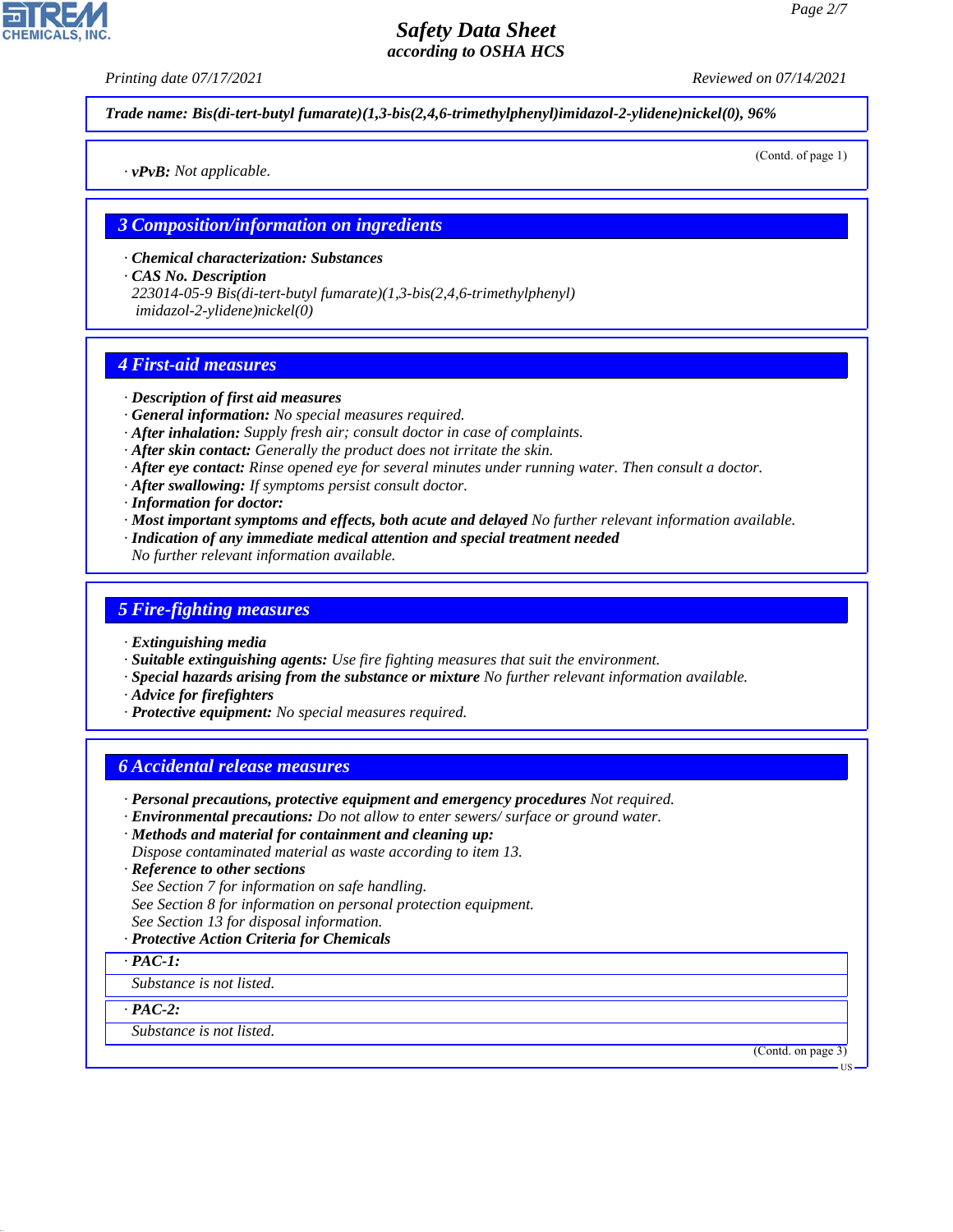*Printing date 07/17/2021 Reviewed on 07/14/2021*

*Trade name: Bis(di-tert-butyl fumarate)(1,3-bis(2,4,6-trimethylphenyl)imidazol-2-ylidene)nickel(0), 96%*

(Contd. of page 2)

*· PAC-3: Substance is not listed.*

#### *7 Handling and storage*

- *· Handling: Handle under inert gas.*
- *· Precautions for safe handling No special measures required.*
- *· Information about protection against explosions and fires: No special measures required.*
- *· Conditions for safe storage, including any incompatibilities*
- *· Storage: Store contents under inert gas.*
- *· Requirements to be met by storerooms and receptacles: No special requirements.*
- *· Information about storage in one common storage facility: Not required.*
- *· Further information about storage conditions: None.*
- *· Specific end use(s) No further relevant information available.*

#### *8 Exposure controls/personal protection*

- *· Additional information about design of technical systems: No further data; see item 7.*
- *· Control parameters*
- *· Components with limit values that require monitoring at the workplace: Not required.*
- *· Additional information: The lists that were valid during the creation were used as basis.*
- *· Exposure controls*
- *· Personal protective equipment:*
- *· General protective and hygienic measures:*
- *The usual precautionary measures for handling chemicals should be followed.*
- *· Breathing equipment: Not required.*
- *· Protection of hands:*



44.1.1

\_S*Protective gloves*

*The glove material has to be impermeable and resistant to the product/ the substance/ the preparation. Due to missing tests no recommendation to the glove material can be given for the product/ the preparation/ the chemical mixture.*

*Selection of the glove material on consideration of the penetration times, rates of diffusion and the degradation · Material of gloves*

*The selection of the suitable gloves does not only depend on the material, but also on further marks of quality and varies from manufacturer to manufacturer.*

#### *· Penetration time of glove material*

*The exact break through time has to be found out by the manufacturer of the protective gloves and has to be observed.*

*· Eye protection: Safety glasses*

(Contd. on page 4)

US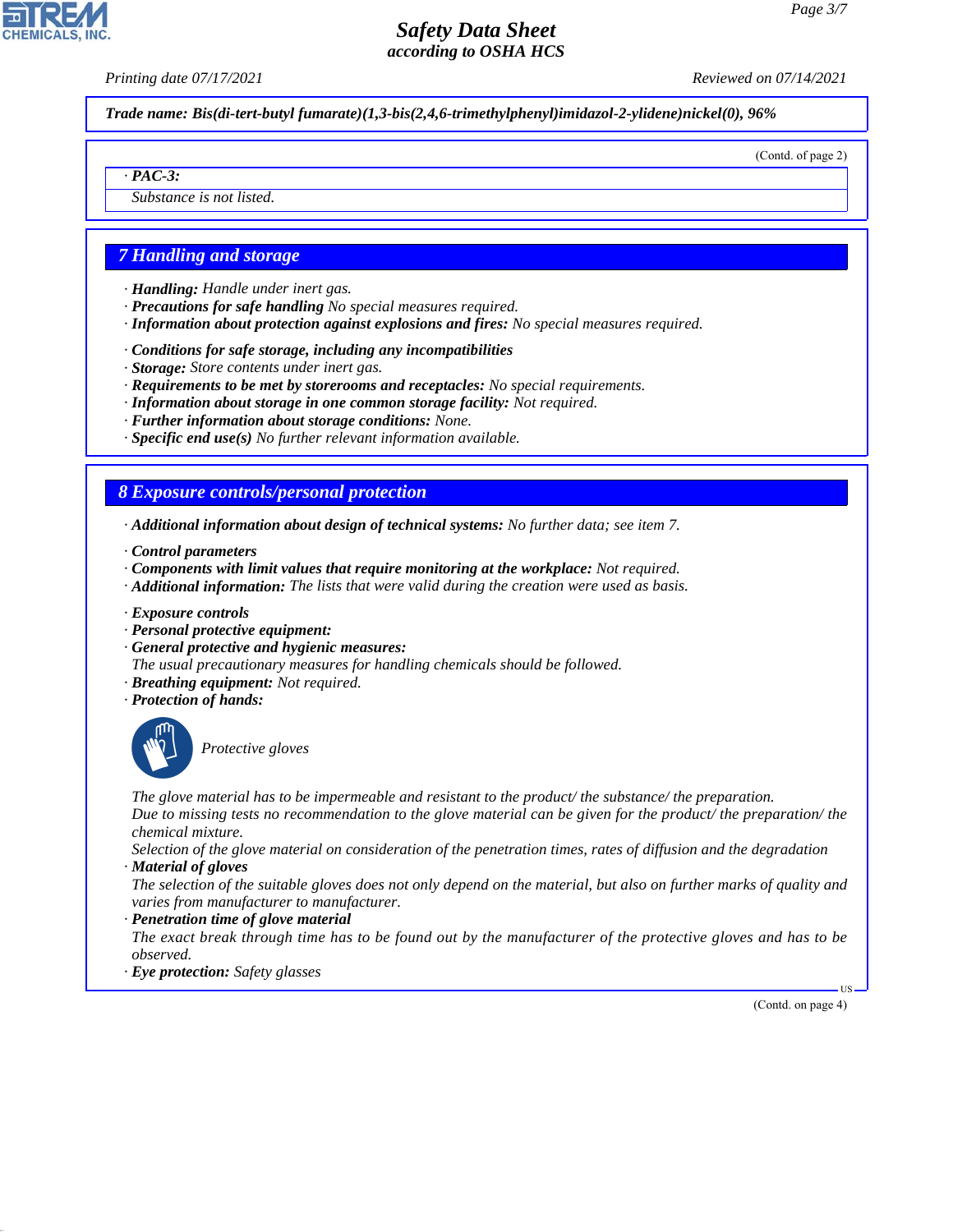$\overline{\phantom{a}}$ 

**CHEMICALS, INC.** 

*Printing date 07/17/2021 Reviewed on 07/14/2021*

*Trade name: Bis(di-tert-butyl fumarate)(1,3-bis(2,4,6-trimethylphenyl)imidazol-2-ylidene)nickel(0), 96%*

(Contd. of page 3)

| 9 Physical and chemical properties                         |                                               |  |
|------------------------------------------------------------|-----------------------------------------------|--|
| · Information on basic physical and chemical properties    |                                               |  |
| · General Information                                      |                                               |  |
| $\cdot$ Appearance:                                        |                                               |  |
| Form:                                                      | Solid                                         |  |
| Color:                                                     | Red                                           |  |
| $\cdot$ Odor:                                              | Characteristic                                |  |
| · Odor threshold:                                          | Not determined.                               |  |
| $\cdot$ pH-value:                                          | Not applicable.                               |  |
| Change in condition                                        |                                               |  |
| <b>Melting point/Melting range:</b>                        | Undetermined.                                 |  |
| <b>Boiling point/Boiling range:</b>                        | Undetermined.                                 |  |
| · Flash point:                                             | Not applicable.                               |  |
| · Flammability (solid, gaseous):                           | Product is not flammable                      |  |
| · Ignition temperature:                                    |                                               |  |
| Decomposition temperature:                                 | Not determined.                               |  |
| · Auto igniting:                                           | Not determined.                               |  |
| · Danger of explosion:                                     | Product does not present an explosion hazard. |  |
| · Explosion limits:                                        |                                               |  |
| Lower:                                                     | Not determined.                               |  |
| <b>Upper:</b>                                              | Not determined.                               |  |
| · Vapor pressure:                                          | Not applicable.                               |  |
| $\cdot$ Density:                                           | Not determined.                               |  |
| · Relative density                                         | Not determined.                               |  |
| · Vapor density                                            | Not applicable.                               |  |
| · Evaporation rate                                         | Not applicable.                               |  |
| · Solubility in / Miscibility with                         |                                               |  |
| Water:                                                     | <i>Insoluble.</i>                             |  |
| · Partition coefficient (n-octanol/water): Not determined. |                                               |  |
| · Viscosity:                                               |                                               |  |
| Dynamic:                                                   | Not applicable.                               |  |
| Kinematic:                                                 | Not applicable.                               |  |
| · Solvent content:                                         |                                               |  |
| Organic solvents:                                          | $0.0\%$                                       |  |
| <b>VOC</b> content:                                        | 0.0 g/l / 0.00 lb/gl                          |  |
| $\cdot$ Other information                                  | No further relevant information available.    |  |

# *10 Stability and reactivity*

*· Reactivity No further relevant information available.*

*· Chemical stability*

44.1.1

*· Thermal decomposition / conditions to be avoided: No decomposition if used according to specifications.*

- *· Possibility of hazardous reactions No dangerous reactions known.*
- *· Conditions to avoid No further relevant information available.*

(Contd. on page 5)

US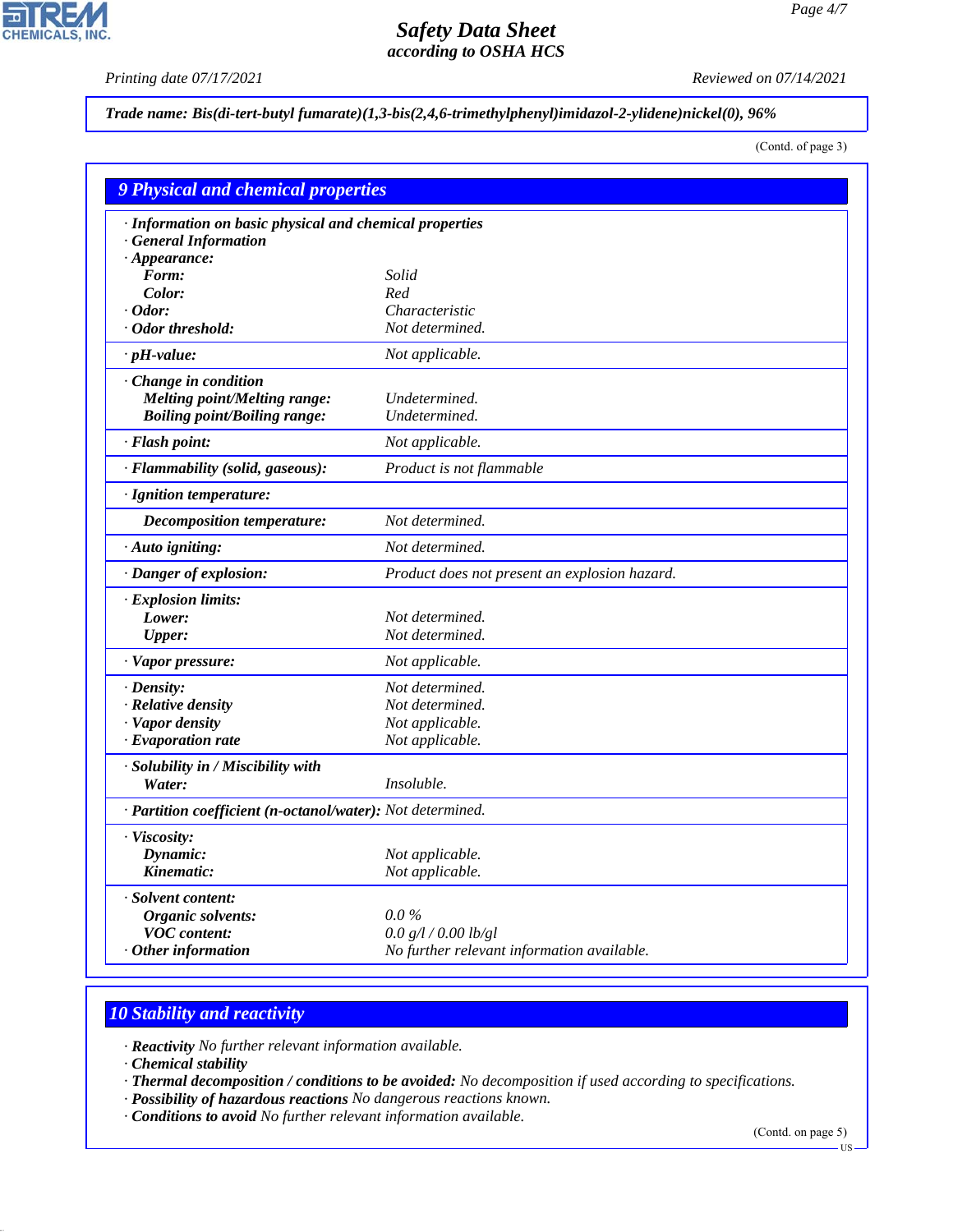*Printing date 07/17/2021 Reviewed on 07/14/2021*

(Contd. of page 4)

*Trade name: Bis(di-tert-butyl fumarate)(1,3-bis(2,4,6-trimethylphenyl)imidazol-2-ylidene)nickel(0), 96%*

- *· Incompatible materials: No further relevant information available.*
- *· Hazardous decomposition products: No dangerous decomposition products known.*

## *11 Toxicological information*

- *· Information on toxicological effects*
- *· Acute toxicity:*
- *· Primary irritant effect:*
- *· on the skin: No irritant effect.*
- *· on the eye: No irritating effect.*
- *· Sensitization: No sensitizing effects known.*
- *· Additional toxicological information:*

*When used and handled according to specifications, the product does not have any harmful effects according to our experience and the information provided to us. The substance is not subject to classification.*

*· Carcinogenic categories*

#### *· IARC (International Agency for Research on Cancer)*

*Substance is not listed.*

#### *· NTP (National Toxicology Program)*

*Substance is not listed.*

*· OSHA-Ca (Occupational Safety & Health Administration)*

*Substance is not listed.*

# *12 Ecological information*

*· Toxicity*

- *· Aquatic toxicity: No further relevant information available.*
- *· Persistence and degradability No further relevant information available.*
- *· Behavior in environmental systems:*
- *· Bioaccumulative potential No further relevant information available.*
- *· Mobility in soil No further relevant information available.*
- *· Additional ecological information:*
- *· General notes:*
- *Water hazard class 1 (Self-assessment): slightly hazardous for water*

*Do not allow undiluted product or large quantities of it to reach ground water, water course or sewage system.*

- *· Results of PBT and vPvB assessment*
- *· PBT: Not applicable.*
- *· vPvB: Not applicable.*
- *· Other adverse effects No further relevant information available.*

#### *13 Disposal considerations*

*· Waste treatment methods*

44.1.1

*· Recommendation: Disposal must be made according to official regulations.*

(Contd. on page 6)

US



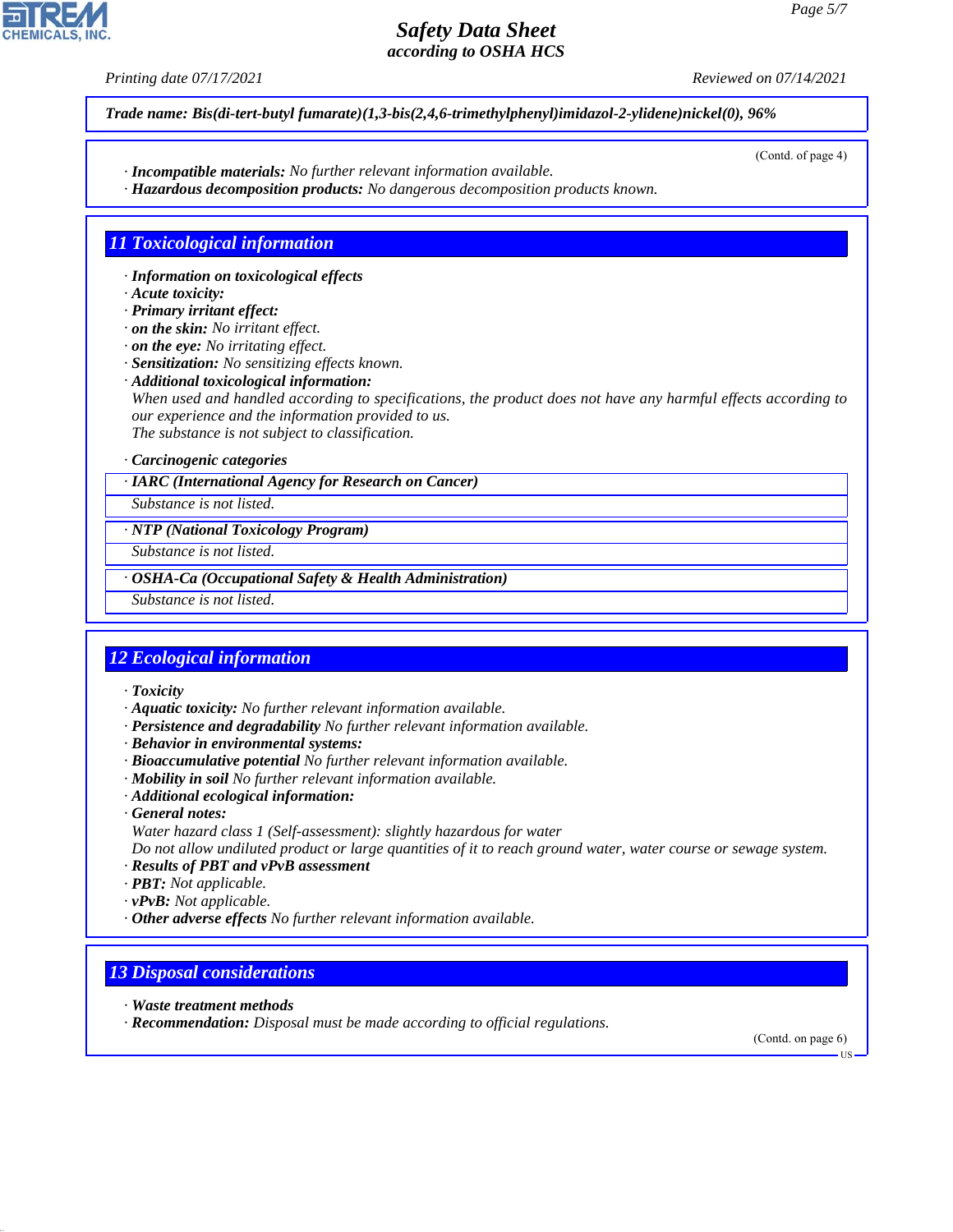**CHEMICALS, INC.** 

*Printing date 07/17/2021 Reviewed on 07/14/2021*

*Trade name: Bis(di-tert-butyl fumarate)(1,3-bis(2,4,6-trimethylphenyl)imidazol-2-ylidene)nickel(0), 96%*

(Contd. of page 5)

*· Uncleaned packagings:*

*· Recommendation: Disposal must be made according to official regulations.*

| <b>14 Transport information</b>                                                           |                 |
|-------------------------------------------------------------------------------------------|-----------------|
| $\cdot$ UN-Number<br>· DOT, ADN, IMDG, IATA                                               | not regulated   |
| $\cdot$ UN proper shipping name<br>· DOT, ADN, IMDG, IATA                                 | not regulated   |
| $\cdot$ Transport hazard class(es)                                                        |                 |
| · DOT, ADN, IMDG, IATA<br>· Class                                                         | not regulated   |
| · Packing group<br>· DOT, IMDG, IATA                                                      | not regulated   |
| · Environmental hazards:                                                                  | Not applicable. |
| · Special precautions for user                                                            | Not applicable. |
| $\cdot$ Transport in bulk according to Annex II of<br><b>MARPOL73/78 and the IBC Code</b> | Not applicable. |
| · UN "Model Regulation":                                                                  | not regulated   |

# *15 Regulatory information*

*· Safety, health and environmental regulations/legislation specific for the substance or mixture · Sara*

*· Section 355 (extremely hazardous substances):*

*Substance is not listed.*

*· Section 313 (Specific toxic chemical listings):*

*Substance is not listed.*

*· TSCA (Toxic Substances Control Act):*

*Substance is not listed.*

*· Proposition 65*

*· Chemicals known to cause cancer:*

*Substance is not listed.*

*· Chemicals known to cause reproductive toxicity for females:*

*Substance is not listed.*

*· Chemicals known to cause reproductive toxicity for males:*

*Substance is not listed.*

*· Chemicals known to cause developmental toxicity:*

*Substance is not listed.*

44.1.1

(Contd. on page 7)

US